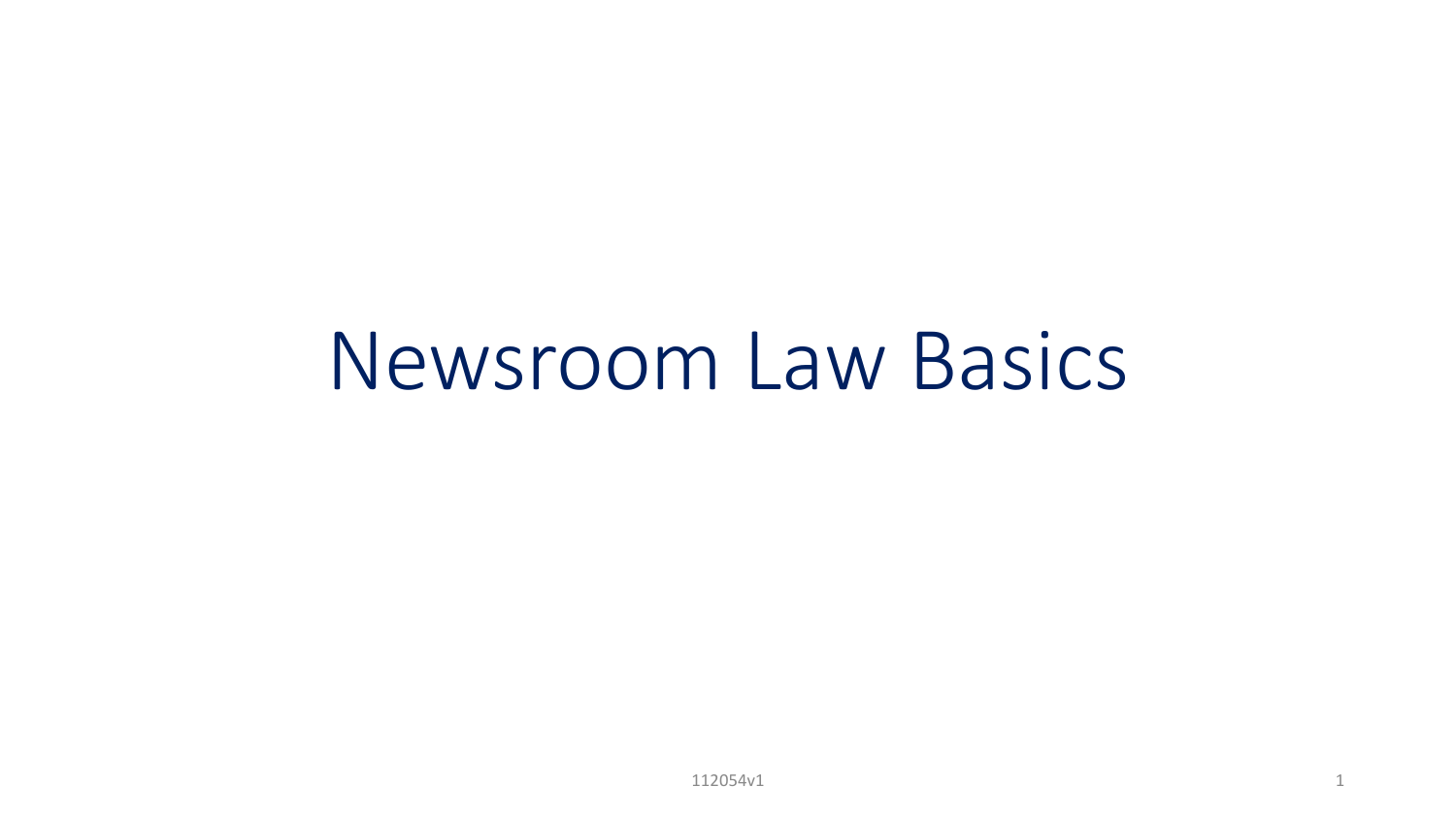# What is a defamatory statement?

- False
- Statement of fact (not opinion)
- About an identifiable person or entity
- Tends to injure reputation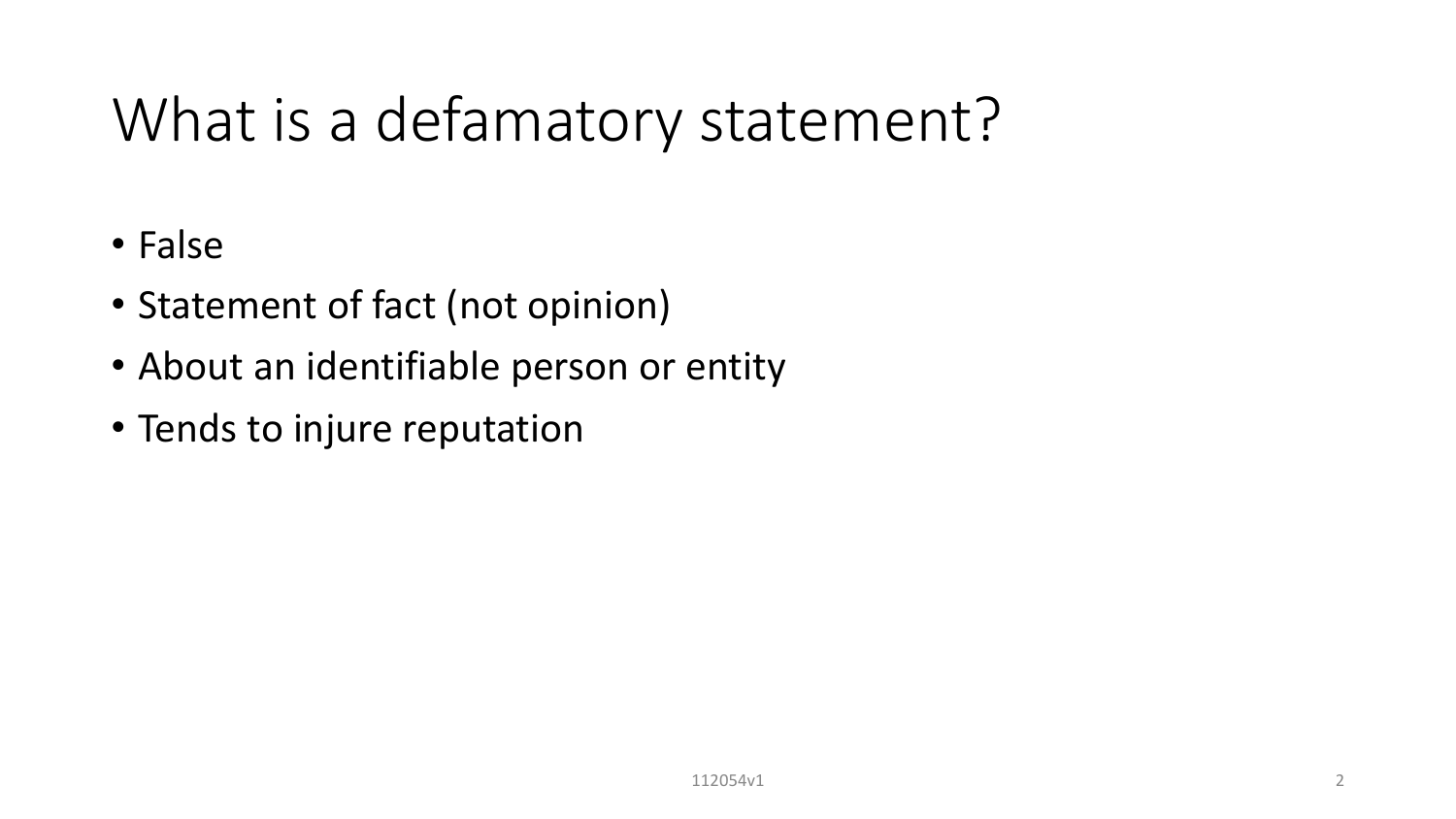#### Is the statement false?

- It must express or imply a verifiably false fact about the subject.
- However, a statement is not an opinion just because you preface it by saying "IMHO…"
- A statement is not "false" if it is substantially true. In other words, the falsity must be material or significant.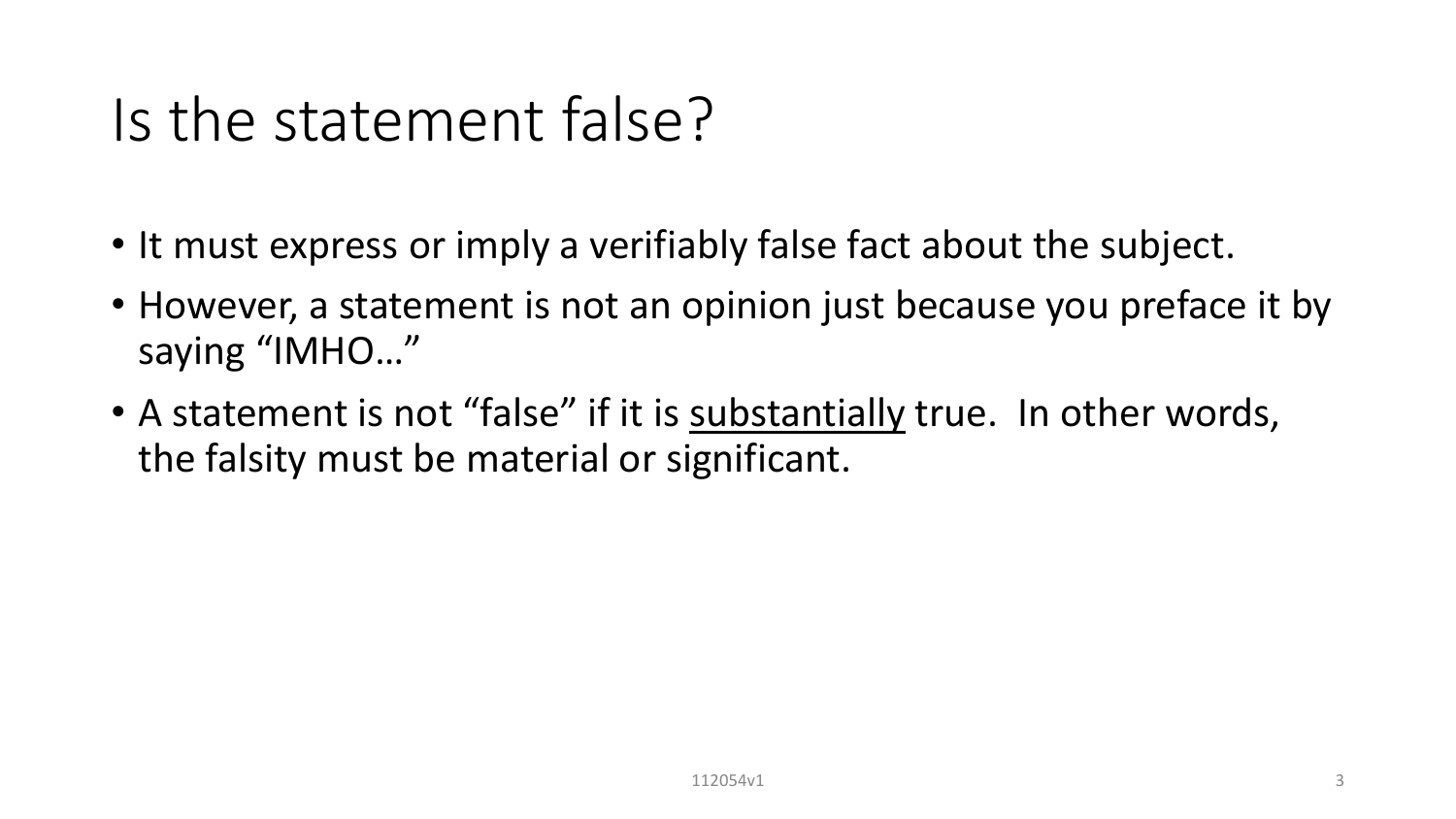#### Examples from libel cases

- Considered a statement of fact and defamatory (when false):
	- Calling an attorney a "crook"
	- Charging that a politician has ties to the mafia
	- Alleging someone has turned a blind eye to child abuse
- Not a statement of fact but instead opinion:
	- Calling a TV show participant a "local loser"
	- Describing someone as a "menace to society"

Bottom Line: Can the statement be proved true or false?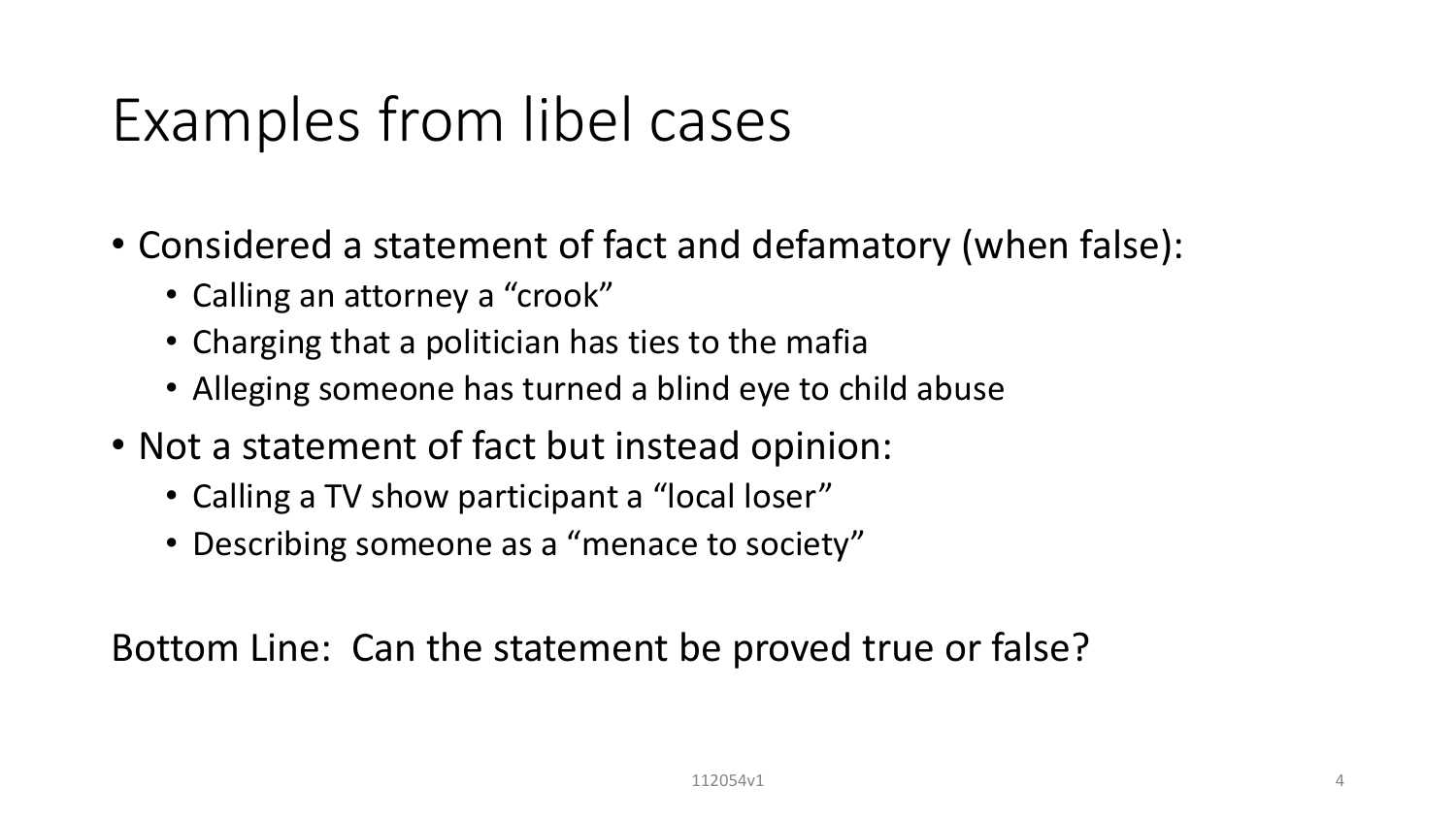# What is the fault standard?

- Negligence Standard
	- Private Figures (most people)
- Actual Malice Standard
	- Public Officials
	- All-Purpose Public Figures
	- Limited Purpose Public Figures

Bottom Line: Lesser protection for most potential plaintiffs.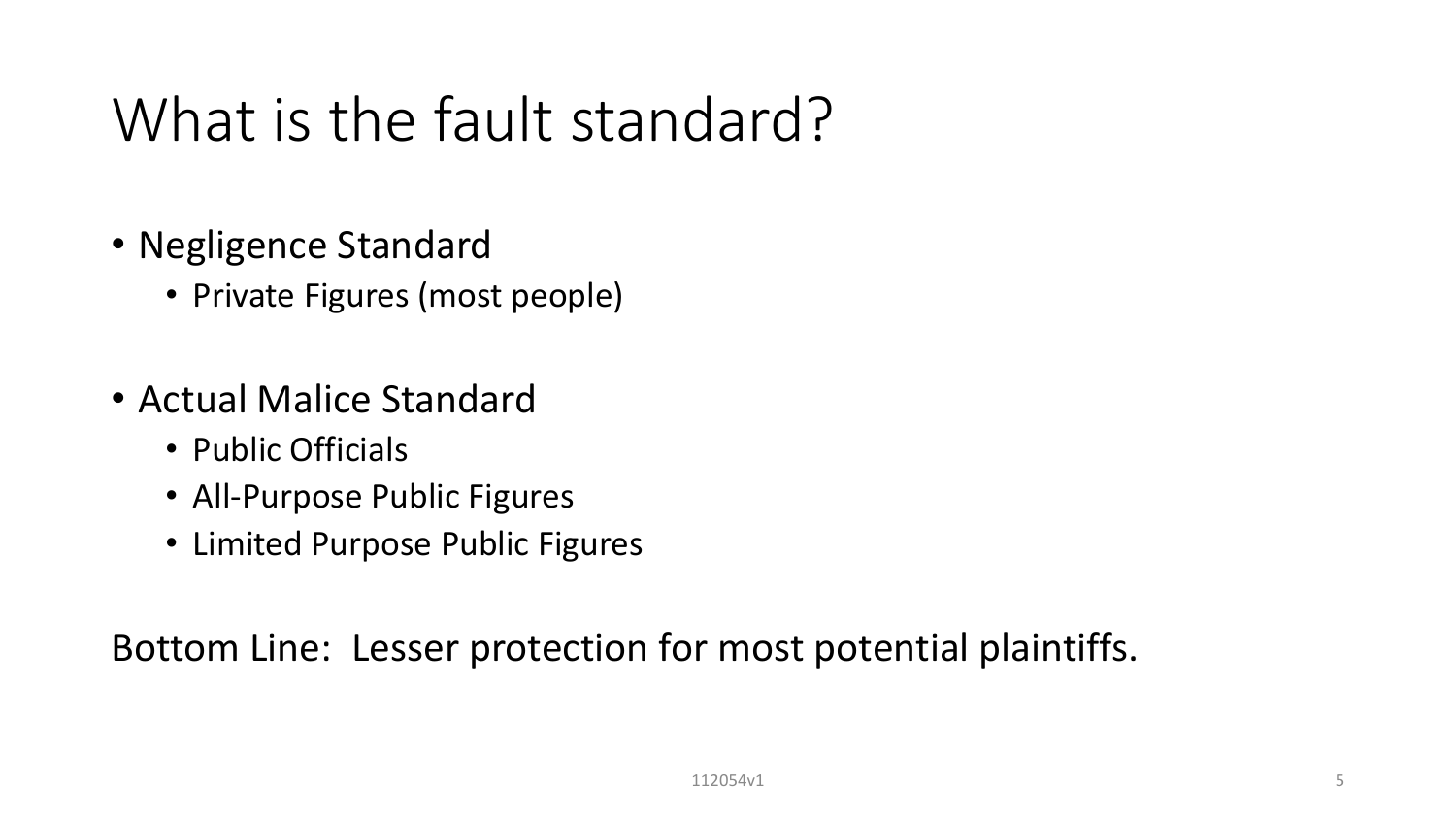# Can you find a privilege to publish?

The "Fair Report" Privilege might protect you if:

- Your source is an official public document or statement by a public official on a matter of public concern;
- You properly attribute the information to that source; and
- You fairly and accurately portray the information from the document or statement, including any denial

Why it matters: Journalists have more leeway to report upon court proceedings, crime and local government.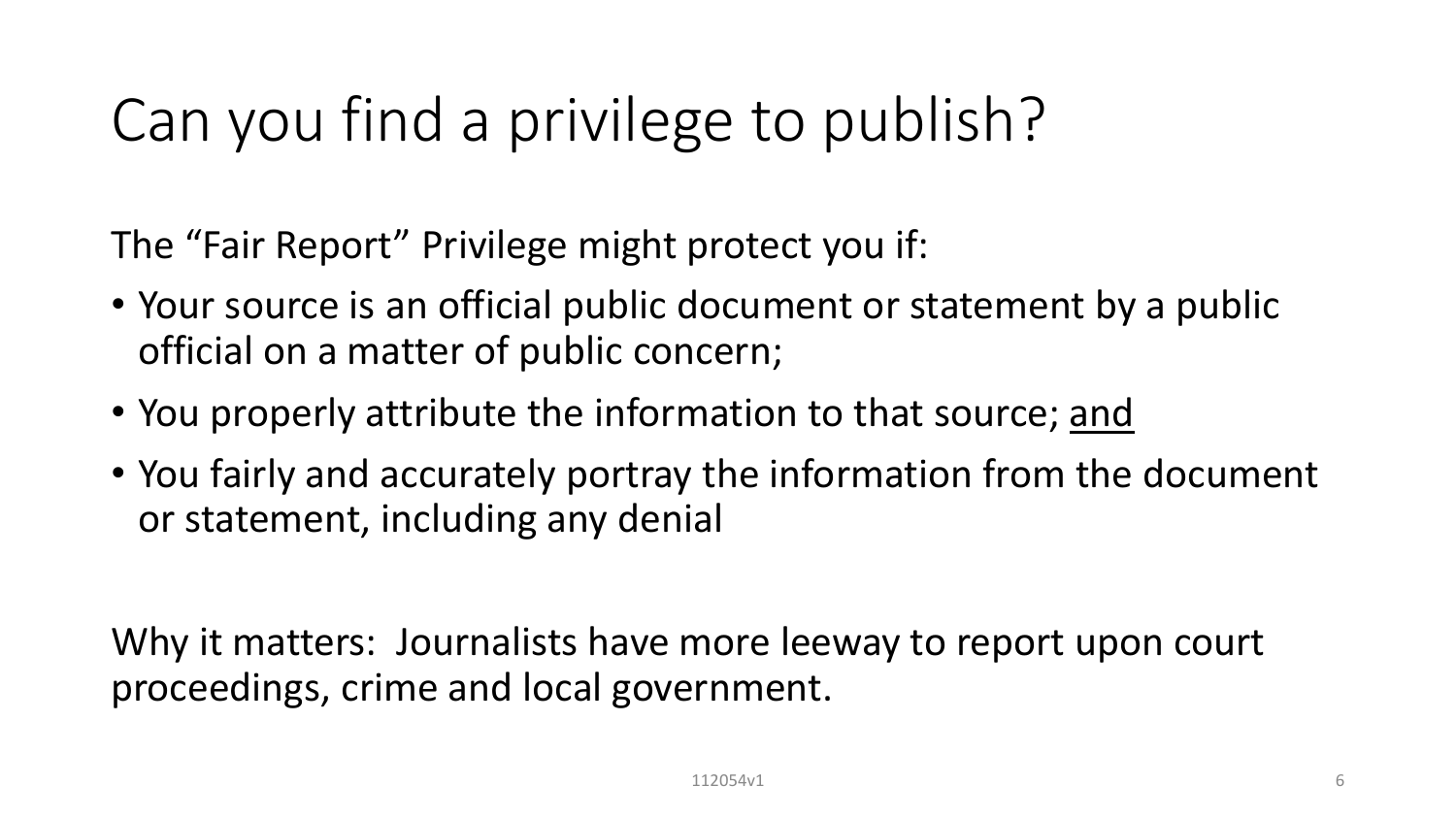# Common Libel Myths

• Social media comments are opinion by definition.

No, the same rules apply in cyberspace. If we republish comments made on Twitter or Facebook, we could be liable.

• If we attribute a defamatory statement to the speaker, we cannot be held responsible.

No, we often get sued for defamation where the actual source of the statement is not sued. (example – Letter to the Editor)

• A confidential source provides as much legal protection as any other source.

No, there are limits to relying upon these sources if sued.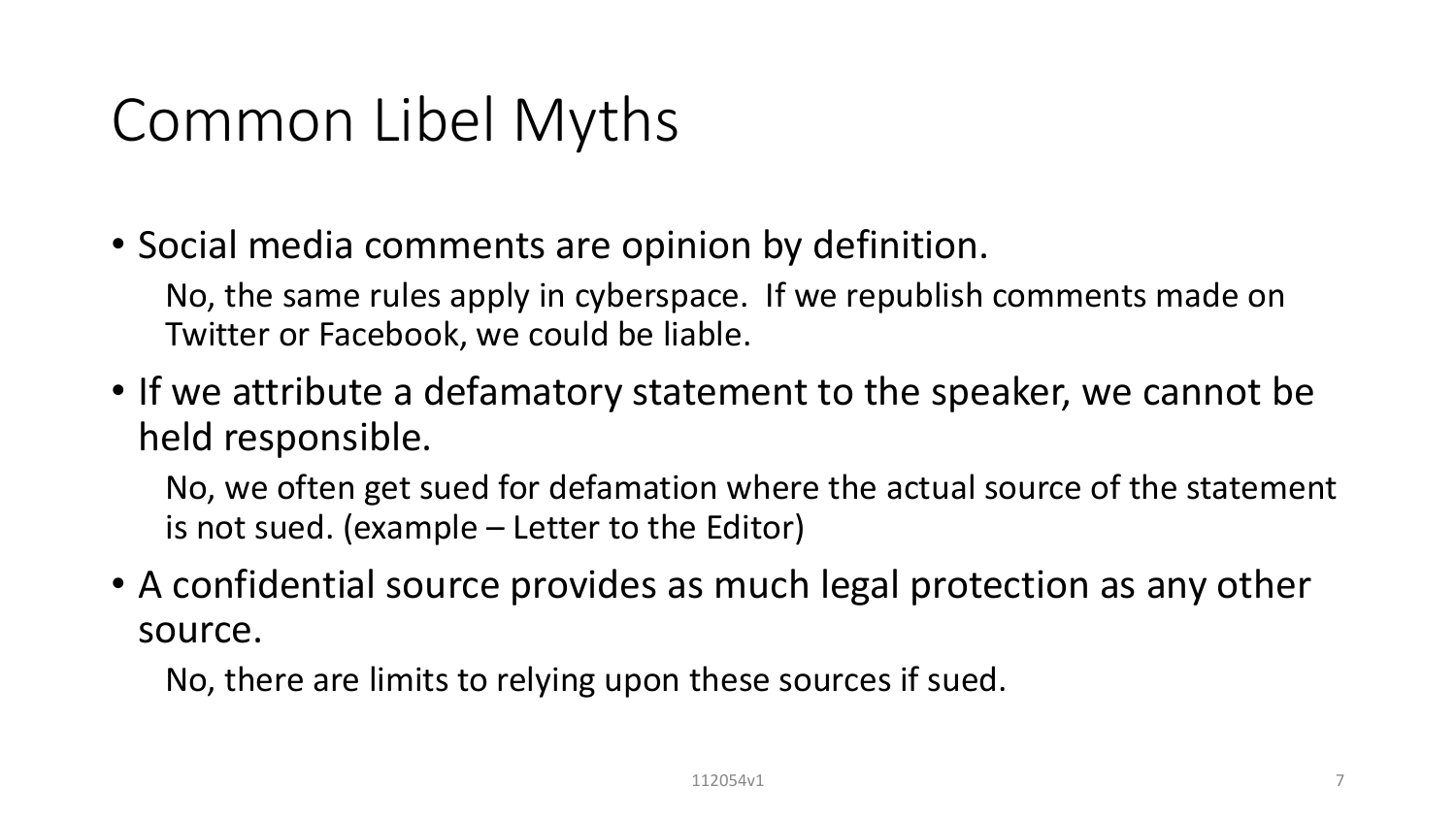# Common Libel Myths Continued…

- If a person is not actually named, than that person cannot sue. No, the issue is whether the person was identifiable by the description in the article.
- If a lawyer says something about a pending case, it is subject to the fair report privilege.

No, the privilege attaches to statements made in court, but not always outside of the courthouse.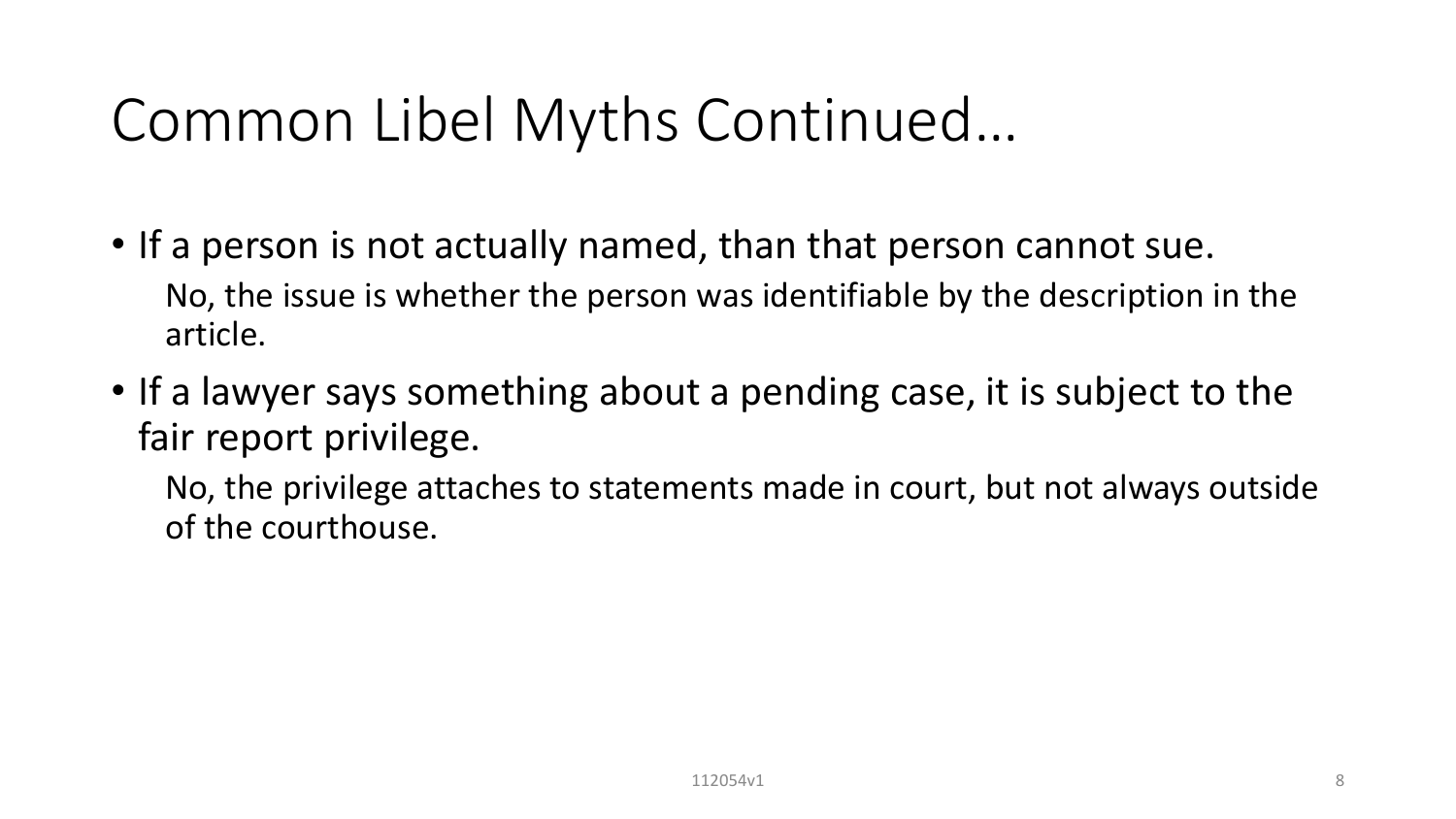# Tips for Minimizing Libel Claims

- Accuracy matters most. Good journalistic practices are good legal practices.
- Get comment from your subject and define that subject broadly. Frame inquiries as questions, not facts.
- Handle complaints objectively and correct mistakes.
- Watch the difference between criminal and civil in legal matters (e.g., use of "fraud" or "guilty").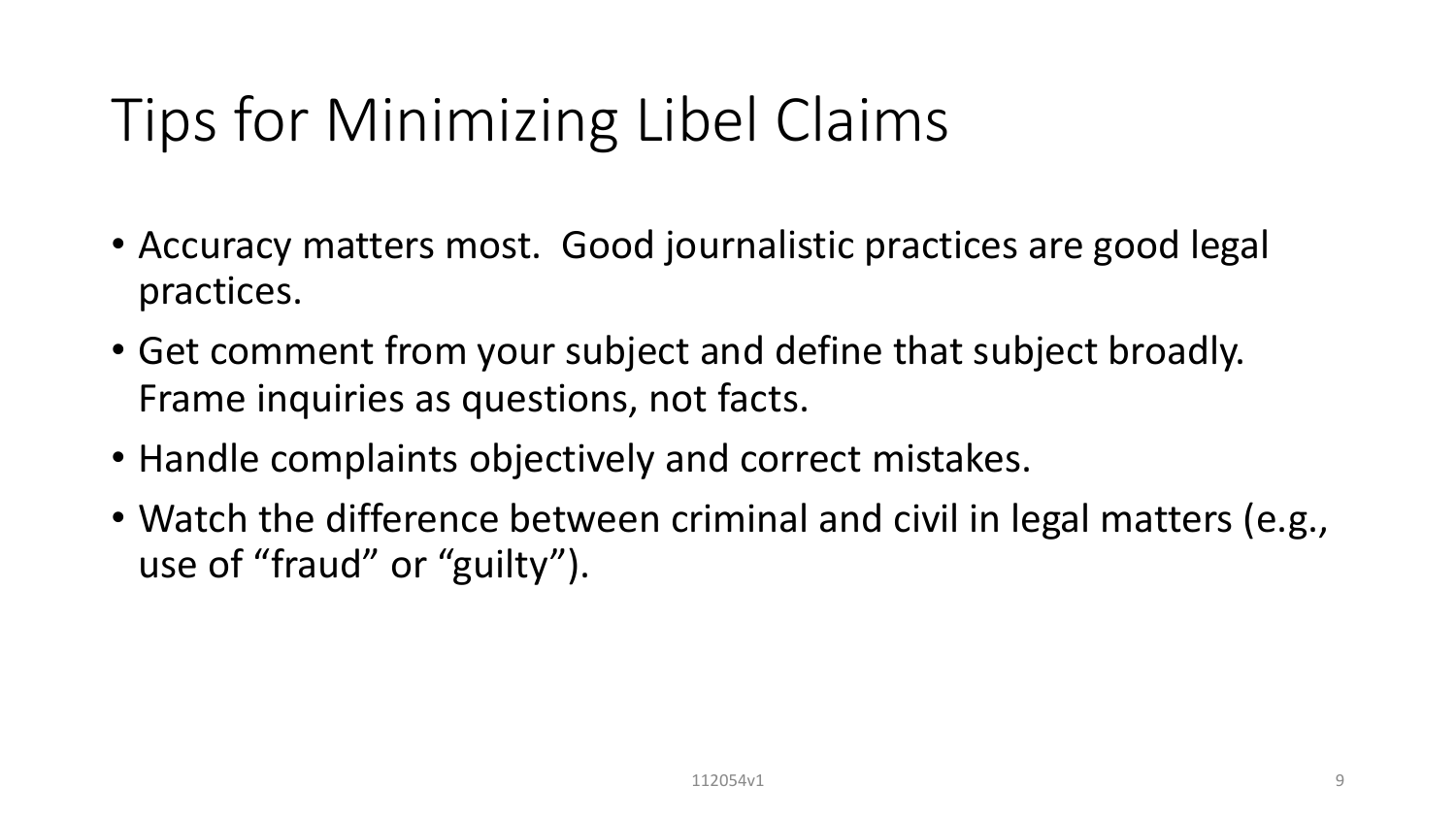# Tips for Minimizing Libel Claims Continued…

- Pay particular care to stories on specialized subjects such as malpractice or scientific research.
- If a subject threatens a lawsuit, make your editor aware. Ask whether a lawyer should know too.
- Watch the social media on investigative stories.
- Internal communications matter. Don't use pejorative descriptions such as "house scam" etc.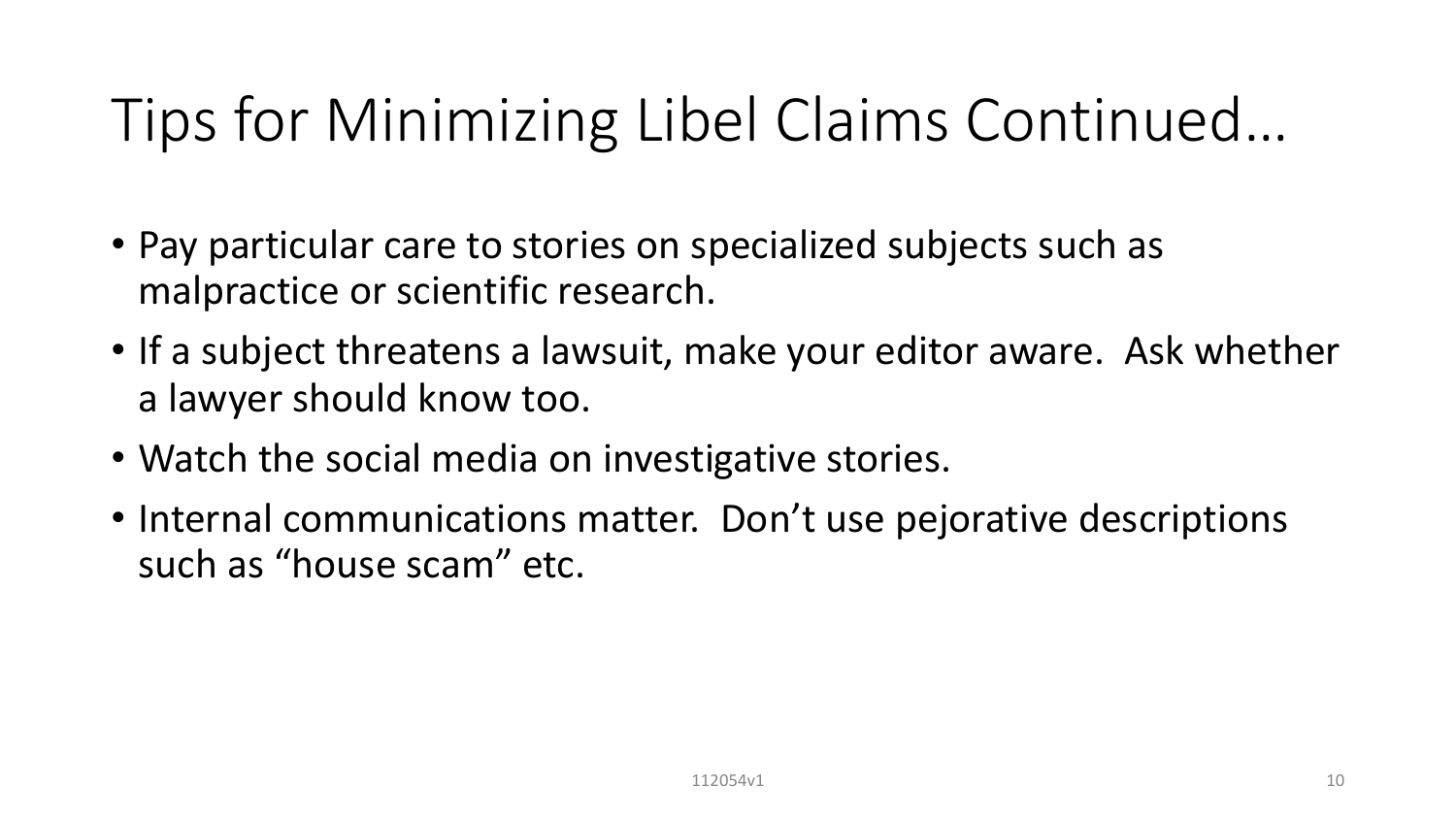# Privacy Basics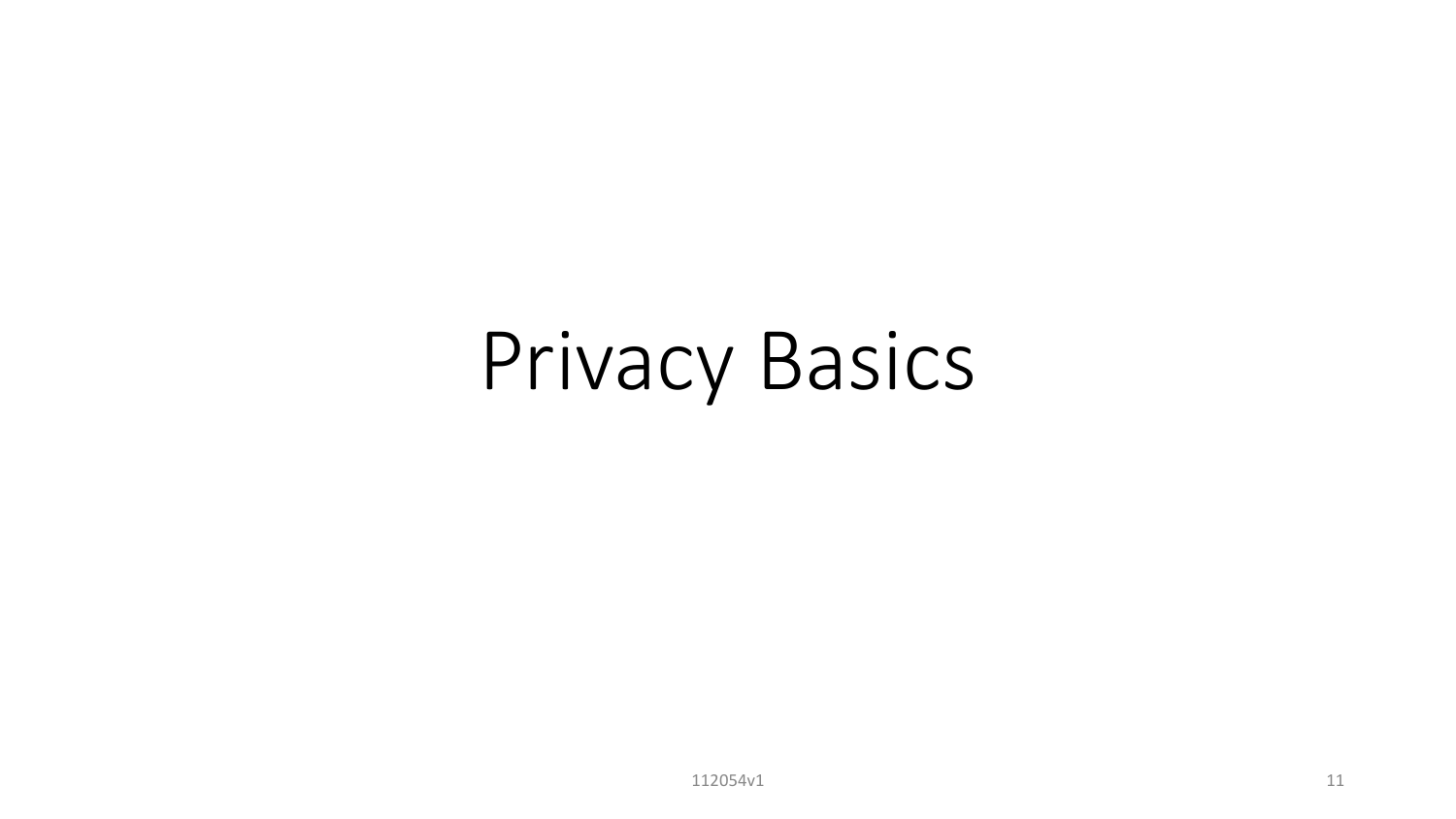## Elements of "Disclosure of Private Facts"

- A public disclosure;
- Of facts about an individual that have been kept private;
- The disclosure would offend a reasonable person; and
- The facts disclosed are not newsworthy or a matter of legitimate public concern.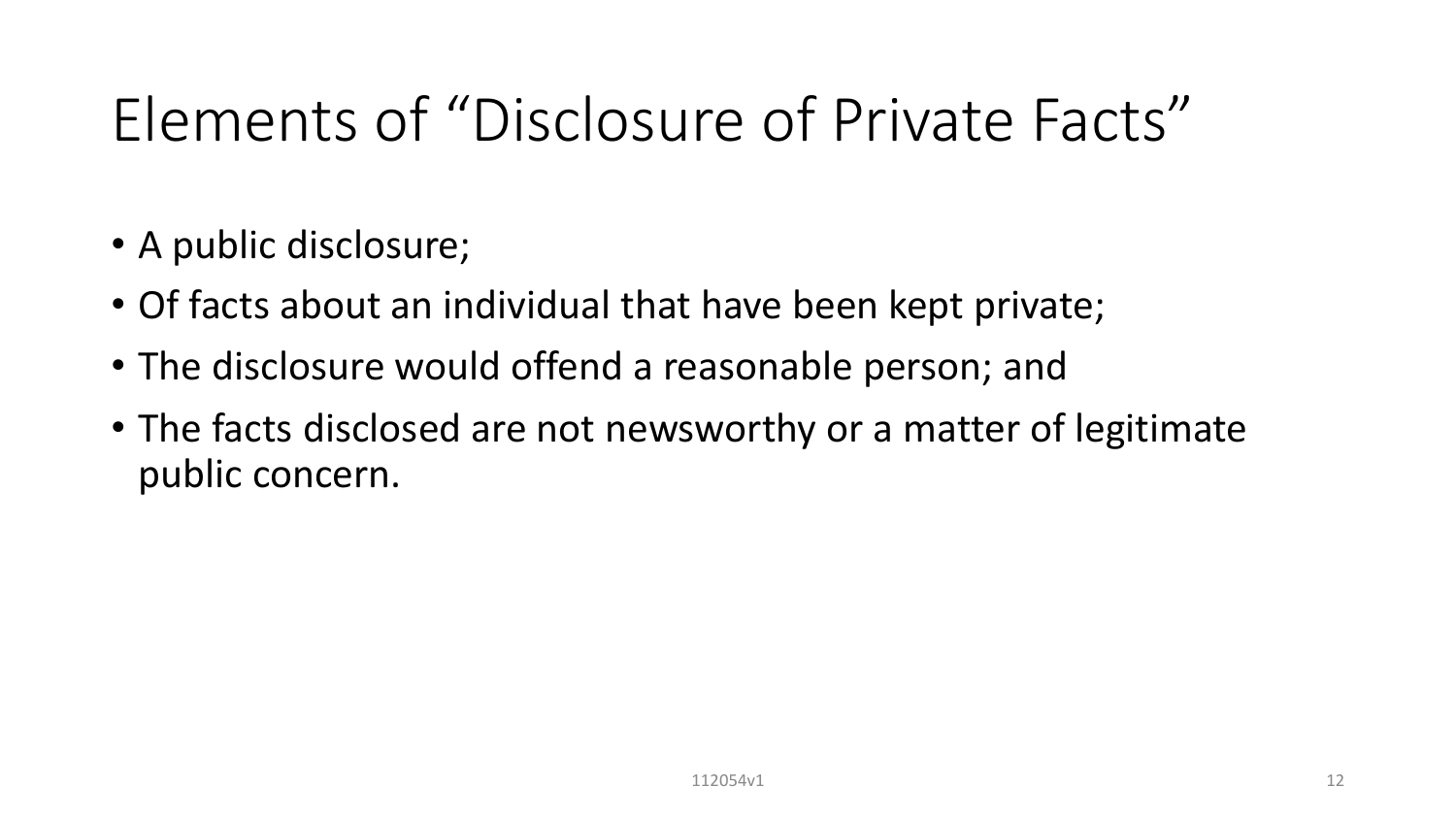# Elements of "Intrusion on Seclusion"

- An intentional intrusion into a place or zone where the individual had a reasonable expectation of privacy; and
- A reasonable person would consider the intrusion to be "highly offensive"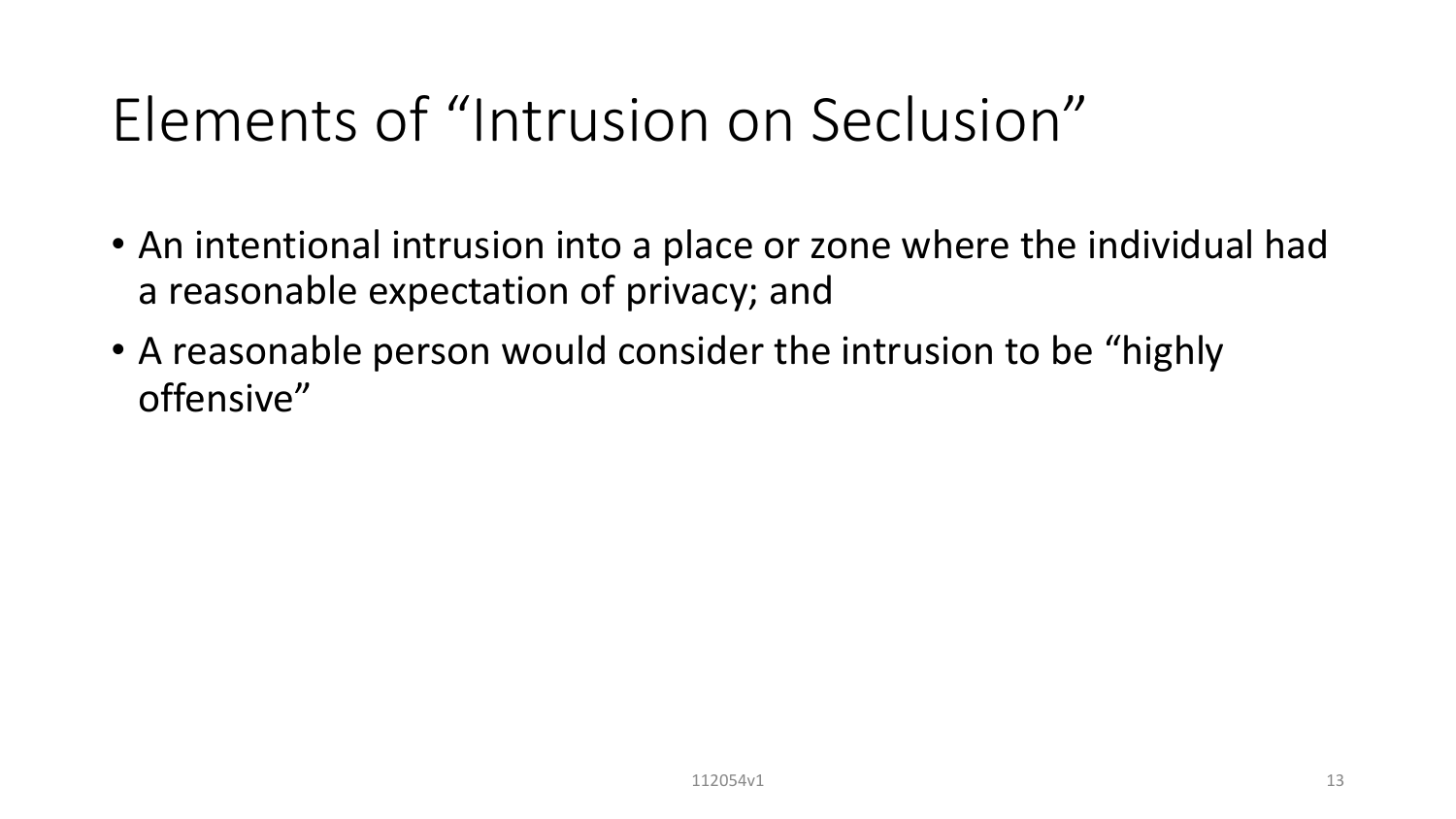# Copyright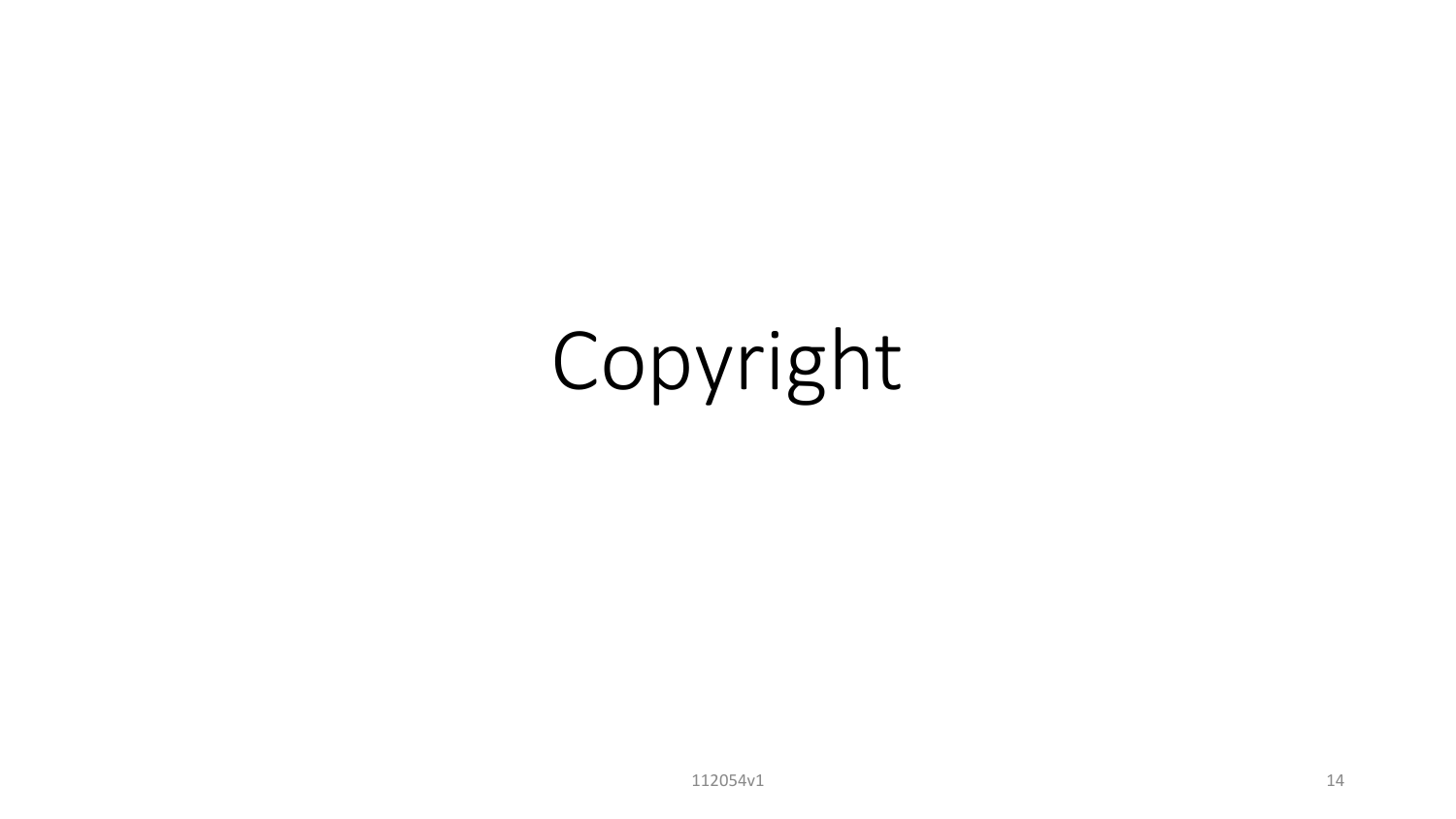# Copyright and Fair Use

- Any creative work "fixed in a tangible form" is subject to copyright protection
- Permission is Best
	- But, from whom?
- Fair use is a fact specific test which looks at the purpose of the use and the quantity – and quality – of the work taken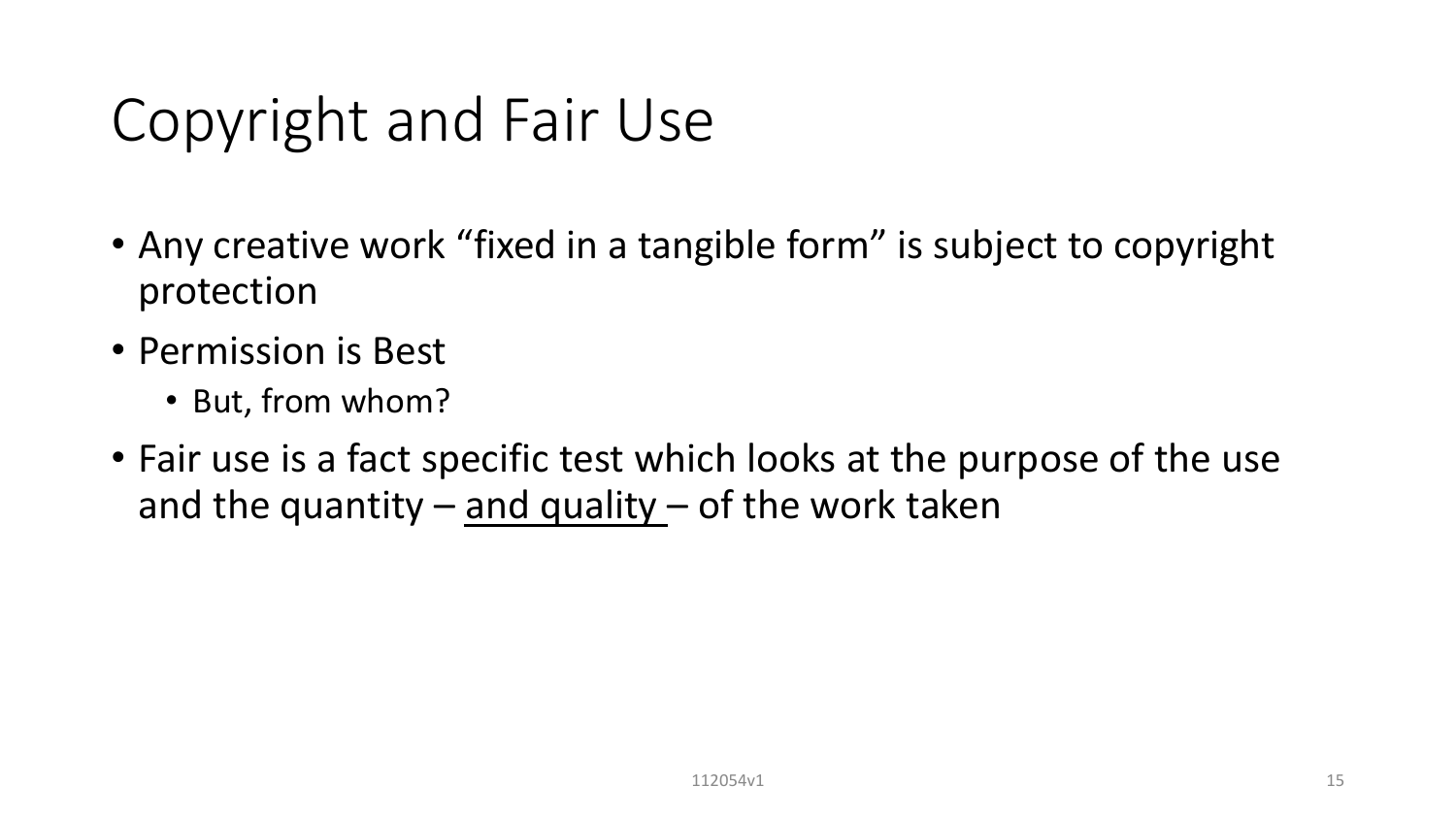# Copyright and Photos

- Many claims from photographers
	- New tools allow photographers to search web every day to find uses of photos in their portfolio
	- Lots of photographers have lost employment and rely on license fees for income
	- Photographers' associations are educating photographers on their rights